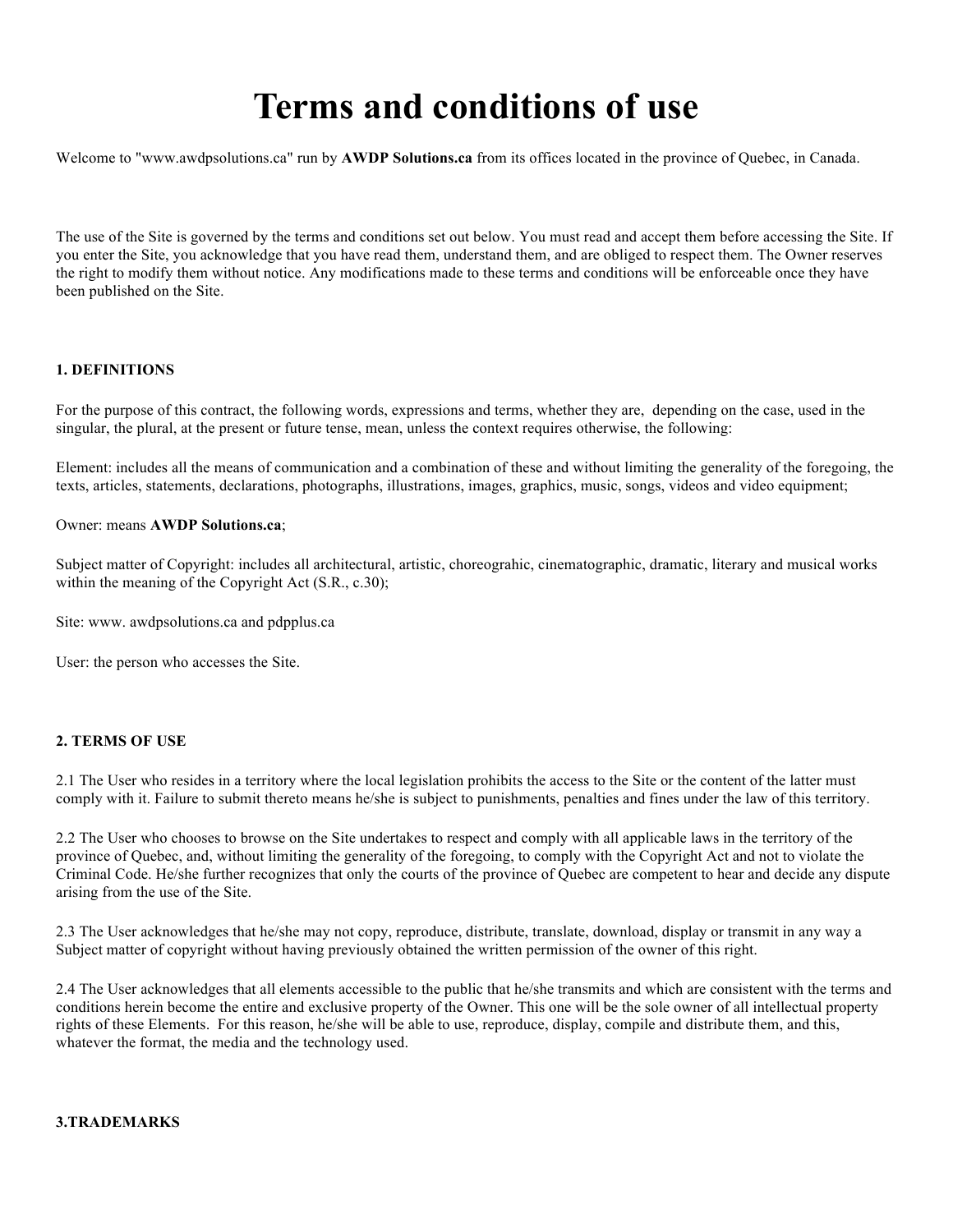3.1 The logos and icons identifying the services of the Owner mentioned on the Site or elsewhere are registered trademarks of the latter. All other products, brands or corporate names mentioned here or on other Internet sites are trademarks belonging to their owners. It is strictly forbidden to the User to use a trademark without having previously obtained from the owner a written authorization.

## **4. LINKS TO OTHER SITES**

4.1 If the Site of the Owner contains links to other sites which are operated by other companies, by clicking on these links, the User leaves the site of the Owner. The latter has no control over the operation of these sites and their inclusion in his/her Site will not incur any liability.

4.2 The Owner wishes to notify the User that all information or personal information that he/she transmits through these sites are governed by the policies of these companies. It is therefore recommended to the User to take cognizance of these policies before dispatching anything.

## **5. ONLINE TRANSACTIONS**

5.1 Any purchase or transaction through the Internet network or the Site requires the User to provide personal information, the number of his/her credit card or other payment information. The User guarantees that any information provided to a merchant or other supplier through the Site will be accurate and complete. He/she agrees to pay all the costs that he/will have committed to the price in force at the time they were committed. He/she will also be required to pay, if applicable, all taxes applicable to his/her purchases made through the Site.

5.2 The Owner assumes no responsibility for personal information transmitted on the Internet network or for the costs incurred by the User for such purchases or transactions via the use of the Site.

#### **6. PERSONAL INFORMATION**

6.1 All personal information that you send directly to the Owner through the Site is governed by the Owner's Privacy Code. To learn more, see the Privacy section.

#### **7. SECURITY MEASURES**

7.1 The Operator has established state-of-the-art security measures on his/her site in order to protect the User against the loss or unauthorized use of information about him/her. The servers of the Owner are protected by firewall technology. However, no security mechanism is perfect and the User must be advised that there is a risk that the personal information he/she transmits be disclosed without any fault of the Owner.

7.2 The User recognizes that the Owner can neither ensure nor guarantee the security and the confidentiality of the information circulating on the Internet. This is why he/she declares that he/she assumes all responsibility to take the necessary security measures to protect the data that he/she chooses to send on the site, in particular as regards to the MATERIAL LOSS RESULTING FROM A COMPUTER VIRUS, THE CONTENT, THE USE, THE VALIDITY OR THE QUALITY OF THE SERVICES PROVIDED THROUGH THE SITE OR THE INTERNET NETWORK, THE LOSS OR DESTRUCTION OF DATA BY INTRUSION OR OTHERWISE OR EVEN THE UNAUTHORIZED INTERCEPTION OF COMMUNICATIONS.

7.3 The User declares that he/she expressly waives any request, claim, or prosecution against the Owner, which could arise from the use of the Site.

#### **8. WARRANTIES AND RESPONSIBILITIES**